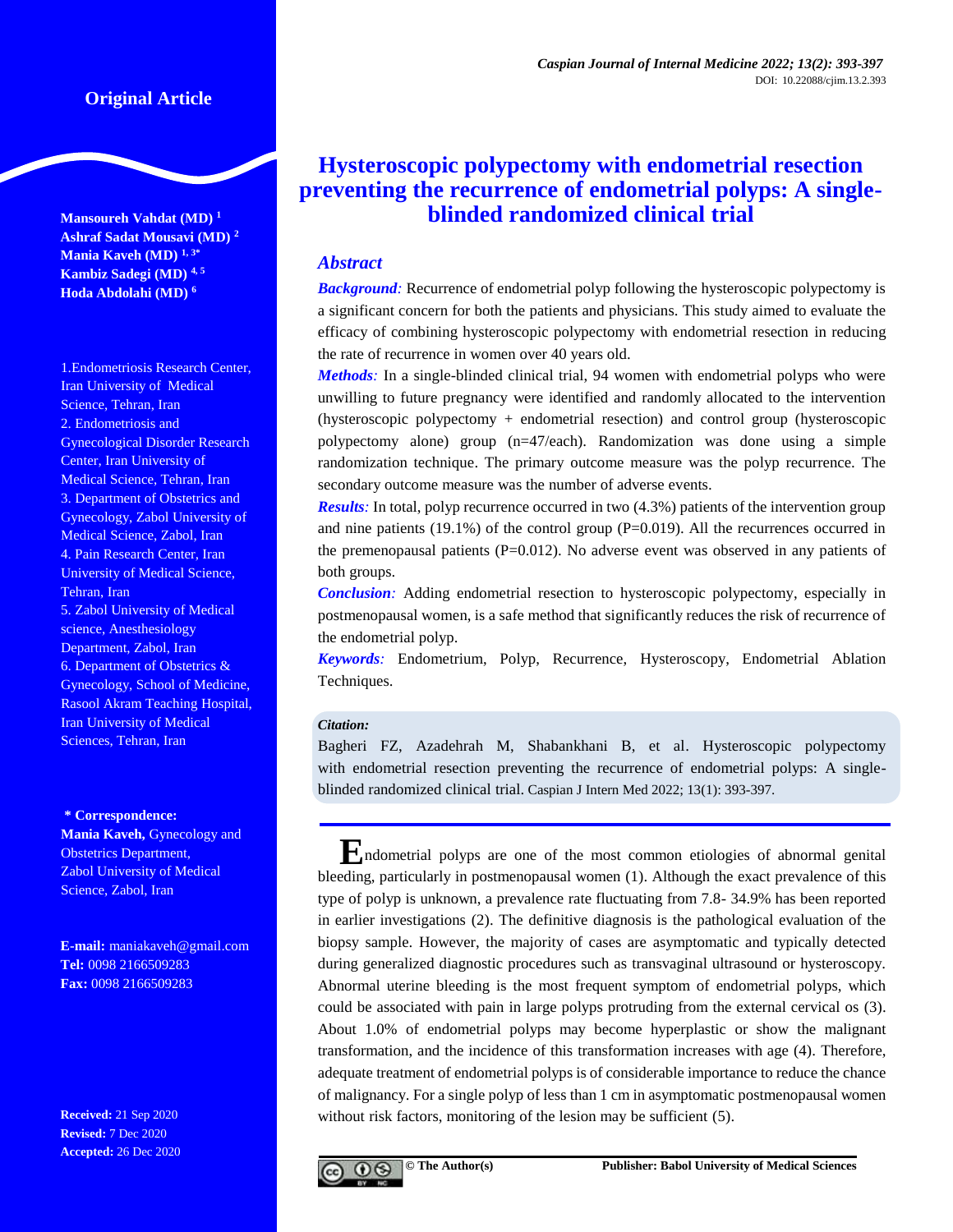The treatment of choice for symptomatic endometrial polyps is the removal of the polyps, and hysteroscopic polypectomy is considered the "gold standard" technique for this purpose (5). However, a recurrence rate of up to 43.6% has been reported after this approach (6, 7) and this rate is significantly higher in patients with specific risk factors (breast cancer and Tamoxifen treatment) (8). Therefore, the development of new techniques is necessary to prevent polyp recurrence after resection. Endometrial resection is a uterine lining ablation technique using a wire-loop resectoscope under hysteroscopic guidance (9).

It is known as a safe and effective method for heavy menstrual bleeding (10). Recently, post-polypectomy endometrial resection has proven to be effective in preventing the recurrence of endometrial polyps. However, only a few studies have evaluated the effect of post-polypectomy endometrial resection as a prophylactic method for preventing recurrence of polyp (11-14). In this study, we aimed to compare the effect of post-polypectomy endometrial resection with hysteroscopic polypectomy on the recurrence rate of endometrial polyps in patients aged 40 yrs. and older.

#### **Methods**

Ninety-four patients with endometrial polyp diagnosis who were referred to our university hospital between January and December 2018 and had indications for hysteroscopic polypectomy were included in this single-blinded randomized clinical trial study. Patients were randomly assigned to two study groups (intervention and control), 47 patients each. The main symptom was abnormal uterine bleeding that was noticed in all patients.

**Inclusion and exclusion criteria:** The inclusion criteria were as follows: (i) patients aged 40 years and older (ii) sonographic diagnosis of endometrial polyps, (iii) not taking Tamoxifen, (iv) unwillingness to get pregnant, and (v) satisfaction to participate in the study. The exclusion criteria were as follows: (i) having high blood pressure, (ii) diabetes, and (ii) endometrial malignancy that was checked by endometrial sampling using Pipelle. The flow diagram of patients' inclusion and exclusion is demonstrated in figure 1.

**Randomization technique:** Random assignment was done using a simple randomization technique. For this purpose, the patients were numbered consecutively. Then, a random number list was generated by the RAND function of Excel software. Subsequently, the random numbers were sorted in

ascending order. The first 47 patients were then allocated to the intervention group. The remaining 47 patients were assigned to the control group. Randomization was performed by a nursing assistant who was blinded to the intervention type.



**Figure 1: Flow diagram of the study inclusion and exclusion**

**Surgical procedure:** Cervical and endometrial malignancy was ruled out before the surgery. In the operating room, the patients were placed in a lithotomy position. The type of anesthesia depended on the patient's characteristics. All women underwent hysteroscopic polypectomy techniques. In the control group, no further therapeutic procedure was performed. In the *intervention group,* hysteroscopic polypectomy was followed by endometrial resection. A 250×4 mm optical resectoscope was implicated for this purpose. All the procedure was performed *by one surgeon.* 

**Outcome measures:** The primary outcome measure was the recurrence of the polyp that was evaluated three and six months after the surgery, using transvaginal sonography (TVS). In case a lesion was observed in TVS, a second hysteroscopy was performed to confirm the recurrence. The secondary outcome measures were the adverse effects attributed to each surgical technique.

**Sample size calculation:** The sample size was calculated based on the study of Preutthipan et al., who reported a recurrence rate of 15% for endometrial polyp following the hysteroscopic polypectomy in postmenopausal women <sup>[15](#page-4-0)</sup>. Accordingly, a sample size of 47 patients in each group was found to be sufficient to detect a clinically significant difference between the two study groups using a chi-squared test with a power of 80% and the significance level of 5%.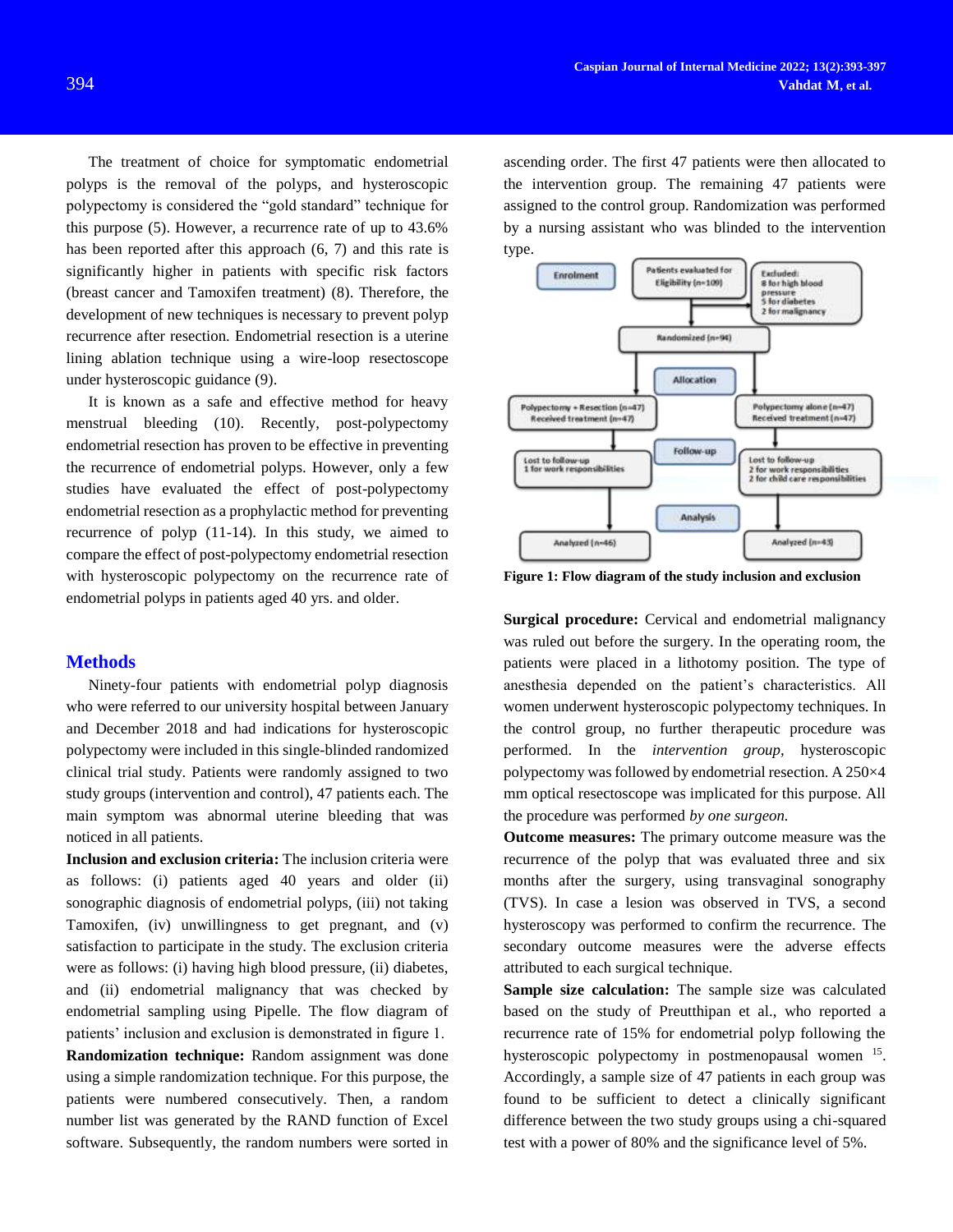**Ethical Considerations:** This study was conducted in accordance with The Helsinki Declaration**.** All patients signed a copy of the informed consent form before participation in the study. This single-blinded randomized clinical trial study was approved by the Ethics Committee of our university under the code of IR.IUMS.REC.1396.30651. The protocol of the study was also registered at the Iranian Registry of Clinical Trials (Code: IRCT 20150909023949N7).

**Statistical analysis:** The statistical analysis was performed using SPSS Version 16 (Chicago, Illinois, USA). Kolmogorov-Smirnov test was used to check the normality of data distribution. An independent t-test was used to compare the two study groups. A chi-square test was used for the comparison of categorical variables. Intention-to-treat analysis was done using the Last Observation Carried Forward (LOCF) imputation method. A per-protocol analysis was done with completers. A p-value < 0.05 was considered significant.

#### **Results**

Forty-seven patients with endometrial polyps were included in each study group. Five patients in the intervention group and six patients in the control group were postmenopausal. No significant difference was observed between the characteristics of the two study groups, including age, BMI, polyp features, etc. The baseline characteristics of the participants are demonstrated in table 1 in detail. One woman in the resection group and four women in the non-resection

group were lost to follow-up. In the first three months after the surgery, endometrial polyp recurred in one patient (2.1%) of the intervention group and four patients (8.5%) of the control group.

In the second three months after the surgery, recurrence of the endometrial polyp was observed in one other patient (2.1%) of the intervention group and five other patients (10.6%) of the control group. In total, polyp recurrence occurred in two (4.3%) patients of the intervention group and nine patients (19.1%) of the control group. This difference was statistically significant in the intention-to-treat analysis (OR=5.3, 95%CI: 1.085-26.18, P=0.025). This difference was statistically significant in the per-protocol analysis, as well (OR=5.8, 95%CI: 1.180-28.73, P=0.02). All the recurrences occurred in the premenopausal patients so that the recurrence rate was statistically higher in this group of patients both in the intention-to-treat analysis (OR=1.258, 95%CI: 1.116- 1.360, P=0.018) and per-protocol analysis (OR=1.482, 95%CI: 1.122-1.661, P=0.012). A significant association was also found between the number of polyp and rate of recurrence so that the majority of recurrences (8 out of 11, 72.7%) occurred in patients with more than two polyps (Intention-totreat analysis: OR=1.803, 95%CI: 1.071-3.151, P=0.023, perprotocol analysis: OR=1.944, 95% CI:1.205-3.563, P=0.02).

No other significant association was found between the recurrence rate and patients' characteristics such as polyp diameter, gravidity, and fertility status. No adverse event was observed in any patients of both groups.

| Table 1: The characteristic leatures of the two study groups. |                                                 |                                                        |                |  |  |
|---------------------------------------------------------------|-------------------------------------------------|--------------------------------------------------------|----------------|--|--|
| <b>Variable</b>                                               | <b>Intervention group</b>                       | <b>Control group</b>                                   | <b>P-value</b> |  |  |
|                                                               | $\frac{1}{2}$ (polypectomy+ resection) $(n=47)$ | $\left($ polypectomy $\right)$ $\left($ n=47 $\right)$ |                |  |  |
| Age (year) $*$                                                | $48.1 \pm 9.6$                                  | $46.9 \pm 8.9$                                         | 0.23           |  |  |
| BMI $(kg/m^2)^*$                                              | $29.2 \pm 4.1$                                  | $28.7 \pm 5.2$                                         | 0.32           |  |  |
| Mean gravidity*                                               | $3.1 \pm 1.1$                                   | $2.9 \pm 1$                                            | 0.21           |  |  |
| Menopausal status**                                           |                                                 |                                                        |                |  |  |
| Premenopausal                                                 | 42 (89.3)                                       | 41(87.2)                                               | 0.52           |  |  |
| Postmenopausal                                                | 5(10.7)                                         | 6(12.8)                                                |                |  |  |
| Infertility**                                                 |                                                 |                                                        |                |  |  |
| Yes                                                           | 2(4.3)                                          | 4(8.5)                                                 | 0.4            |  |  |
| History of Hysteroscopy**                                     |                                                 |                                                        |                |  |  |
| Yes                                                           | 1(2.1)                                          | 2(4.3)                                                 | 0.61           |  |  |
| Polyp number**                                                |                                                 |                                                        |                |  |  |
| One                                                           | 33(70.2)                                        | 32(68.1)                                               | 0.48           |  |  |
| Two                                                           | 4(8.5)                                          | 4(8.5)                                                 |                |  |  |
| $>$ Two                                                       | 10(21.3)                                        | 11(23.4)                                               |                |  |  |
| Mean polyp diameter $(cm)*$                                   | $1.8 + 1.1$                                     | $1.7 \pm 0.9$                                          | 0.55           |  |  |

**Table 1: The characteristic features of the two study groups.**

\* Data are presented as mean±SD. \*\* Data presented as number (%). A p value <0.05 is considered significant. Categorical data were compared with a chi-square test. Numerical data were compared with an independent t-test.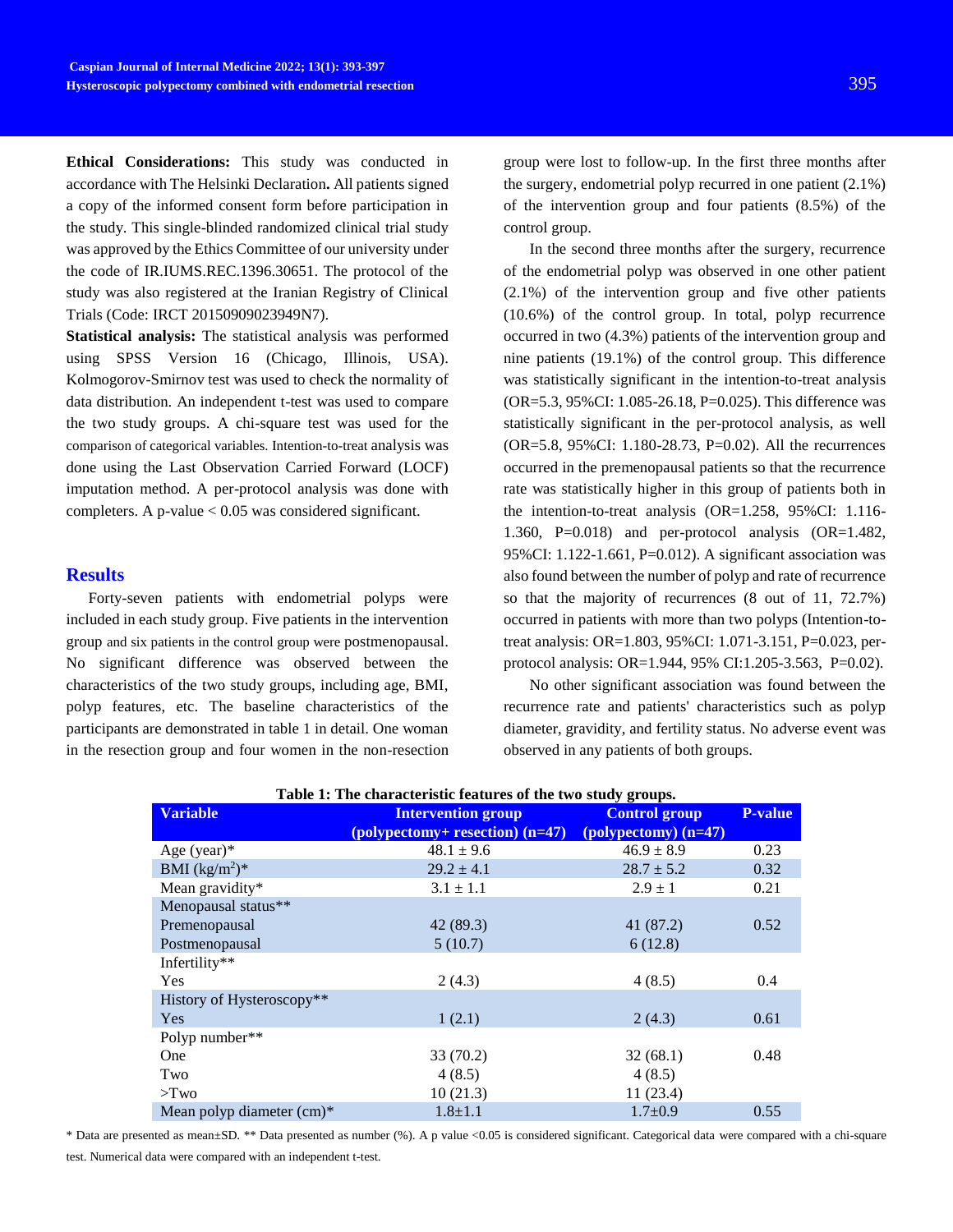| Table 2: Comparison of polyp recurrence between the two study groups. |                                                  |                                                         |                |  |
|-----------------------------------------------------------------------|--------------------------------------------------|---------------------------------------------------------|----------------|--|
| <b>Variable</b>                                                       | <b>Intervention group</b>                        | <b>Control group</b>                                    | <b>P-value</b> |  |
|                                                                       | $\left($ polypectomy+ resection $\right)$ (n=47) | $\left( \text{polypectrum} \right) \left( n=47 \right)$ |                |  |
| Polyp recurrence after 3 months                                       | 1(2.1)                                           | 4(8.5)                                                  | 0.16           |  |
| Polyp recurrence after 6 months                                       | 1(2.1)                                           | 5(10.6)                                                 | 0.1            |  |
| Total number of polyp recurrence                                      | 2(4.2)                                           | 9(19.1)                                                 | 0.02           |  |

**Table 2: Comparison of polyp recurrence between the two study groups.**

Data are presented as number (%). A p value <0.05 is considered significant (chi-square test).

#### **Discussion**

In this study, we evaluated the effect of endometrial resection on reducing the rate of recurrence of endometrial polyp following hysteroscopic polypectomy. Based on the result of this study, endometrial resection significantly reduced the rate of recurrence after polypectomy so that the rate of recurrence was 4.3% in patients who underwent endometrial resection and 19.3% in those who did not. No adverse event was observed in any patients of both groups.

Maia et al.aimed to evaluate the efficacy of polypectomy associated with endometrial resection for the treatment of endometrial polyp in 66 postmenopausal women. During a one-year follow-up of the patients, they observed no recurrence in women who completed follow-up. Moreover, no major complications were associated with this procedure. They concluded that polypectomy combined with endometrial resection is a very low-risk procedure for postmenopausal patients, which significantly reduces the rate of recurrence <sup>[12](#page-4-1)</sup>. Similar results were observed in the current series.

Jiménez-Lopez et al. aimed to determine the efficacy of post-polypectomy hysteroscopic endometrial resection in preventing the recurrence of endometrial polyps in 362 postmenopausal patients. The success rates in the study were 99.5%, 97%, 95.7%, and 95%, corresponding to the followup time point 6 months, 18 months, 42 months, and 60 months, respectively. They concluded that endometrial resection is an effective and safe method in preventing the recurrence of endometrial polyps (11). The results of the present study were in accordance with the results of the study of Jiménez-Lopez and co-authors.

The study of Giampaolino et al. (14) and Elyashiv et al. (13). Showed the efficacy of endometrial resection in the management of premalignant and malignant endometrial polyps. However, to the best of our knowledge, the efficacy of hysteroscopic polypectomy combined with endometrial resection in the management of benign polyps has not been evaluated in any other investigations. Even so, hysteroscopic polypectomy combined with endometrial ablation has been studied in many investigations. Gao et al. aimed to investigate the role of hysteroscopic polypectomy combined with endometrial ablation in the management of tamoxifenassociated endometrial polyps. They reported a recurrence rate of 5.3% following this approach. They concluded that great symptomatic relief and low recurrence rate of this approach is encouraging and warrens its application in future workouts (16). The study of Henriquez et al. was the only controlled trial aiming at the estimation of the effectiveness of hysteroscopic polypectomy, whether combined with endometrial ablation or insertion of a levonorgestrel-releasing intrauterine device or not. According to the results of this study, 4-yr-intervention-free survival was 41.1 for patients who underwent only hysteroscopic polypectomy and 54.7% for patients who underwent a combined treatment (17). The present study revealed a higher rate of recurrence postmenopausal patients so that none of the recurrences was observed in the premenopausal group of patients. This might suggest a wider application of this procedure in postmenopausal patients. However, since the number of postmenopausal women was small in this study, further investigations are needed to achieve a consensus in this regard. In addition, the present study revealed a higher risk of recurrence in patients with multiple polyps. Such association was noticed in earlier investigations as well (8). Considering the effectiveness of post-polypectomy endometrial resection in the prevention of the recurrence of endometrial polyp, we suggest performing this technique for patients with a high risk of recurrence, such as those with multiple polyps.

Altogether, the results of the present study, in line with the results of earlier investigations, reveal that a combination of hysteroscopic polypectomy and endometrial resection could be used as a more effective approach for the prevention of recurrence of the endometrial polyp. However, this study was not without limitations. The main limitation of the study was the relatively short follow-up of the patients. Moreover, the small number of postmenopausal women could have affected the power of the statistical analysis.